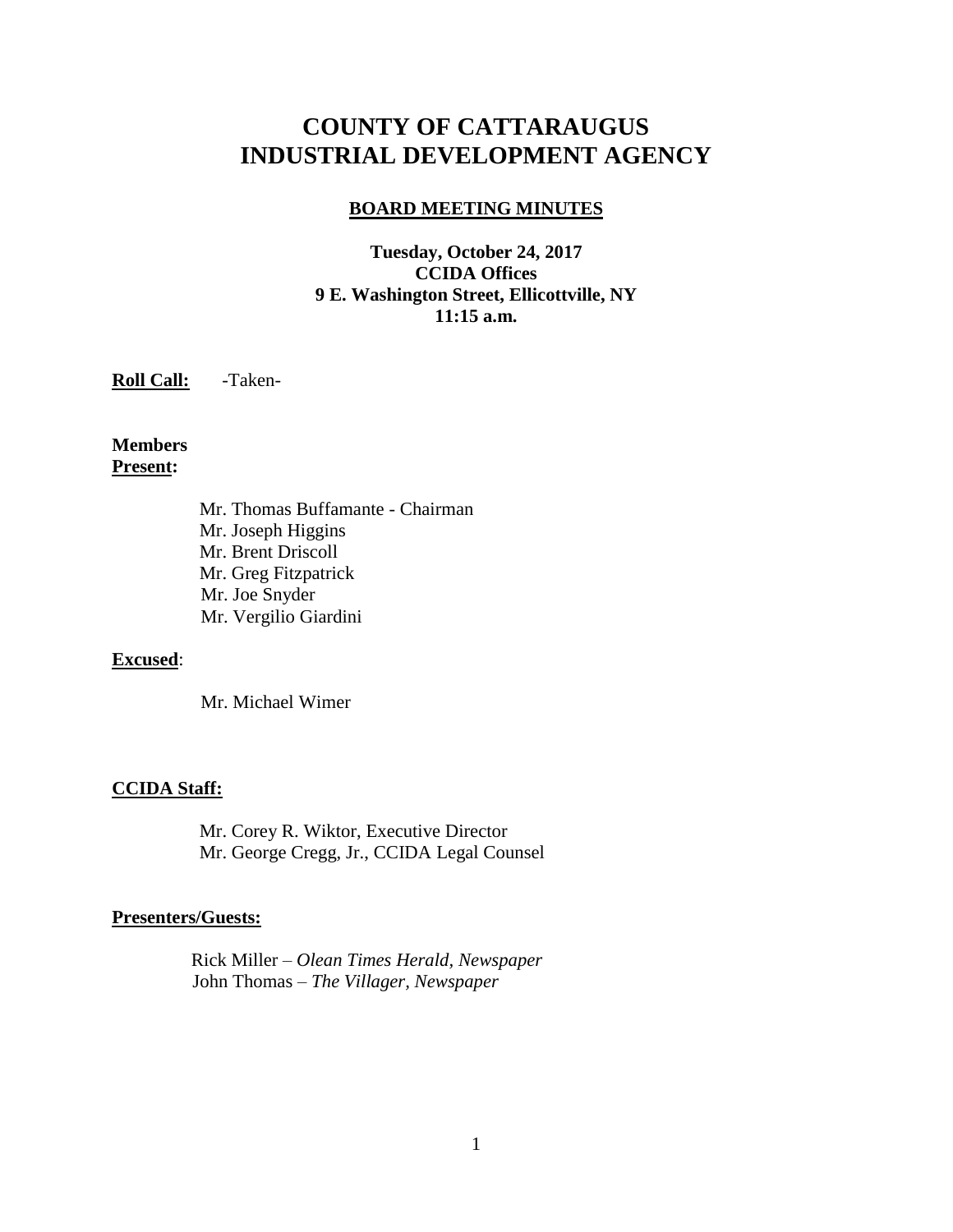Chairman Thomas Buffamante called the meeting to order at 11:17 a.m.

A roll call of the Board of Directors of the CCIDA was taken; Mr. Wimer was excused due to prior business commitments.

# **APPROVAL OF MINUTES**:

**A Motion** was made by Vergilio Giardini, with a second by Brent Driscoll to accept the September 19, 2017 CCIDA Board Meeting Minutes as presented to the CCIDA Board. **Motion Carried**

# **\*Resolutions from prior Applications/Projects that are in process:**

**(#1.) HoliMont Inc.**: HoliMont submitted a Sale Leaseback application to the CCIDA at the September 19, 2017 Board Meeting for purposes of sales tax relief only, relating to their 2017 capital investment/improvement project.

A Public Hearing was held at the CCIDA offices on Monday October 16, 2017 at 9:00 a.m. For the official record, no one attended the Public Hearing, nor did the Agency receive any comments prior to or after the Public Hearing. Official Minutes were provided to the Board Members before any decision on approvals were made.

# **RESOLUTION**:

**A Motion** was made by Brent Driscoll, seconded by Joseph Higgins, **RESOLUTIONAUTHORIZING EXECUTION OF DOCUMENTS IN CONNECTION WITH A LEASE/LEASEBACK TRANSACTION FOR A PROJECT FOR HOLIMONT, INC. (THE "COMPANY".)** A Roll Call vote was taken with, Mr. Driscoll, Mr. Fitzpatrick, Mr. Giardini, Mr. Higgins, and Mr. Buffamante voting yes. Mr. Wimer and Mr. Snyder were excused. **Motion- Carried.** (*Mr. Buffamante did note that his firm has done work for HoliMont, but has no financial interest or direct involvement in this proposed project.)*

**(#2.) Steel Winds LLC:** While exchanging various documents, during the pre-closing process, it was suggested by both legal Counsels that the Approving Resolutions be amended and brought before the CCIDA Board for concise documentation relating to the claw-back provisions.

# **RESOLUTIONS**:

**A Motion** was made by Brent Driscoll, seconded by Joseph Higgins, **RESOLUTION AMENDING A RESOLUTION ENTITLED "RESOLUTION AUTHORIZING EXECUTION OF DOCUMENTS IN CONNECTION WITH A LEASE/LEASEBACK TRANSACTION FOR A PROJECT FOR STEEL WINDS LLC- 1406RB PV LLC (THE "COMPANY")."** A Roll Call vote was taken with, Mr. Driscoll, Mr. Fitzpatrick, Mr. Snyder, Mr. Higgins, Mr. Giardini, and Mr. Buffamante voting yes. Mr. Wimer was excused. **Motion-Carried.**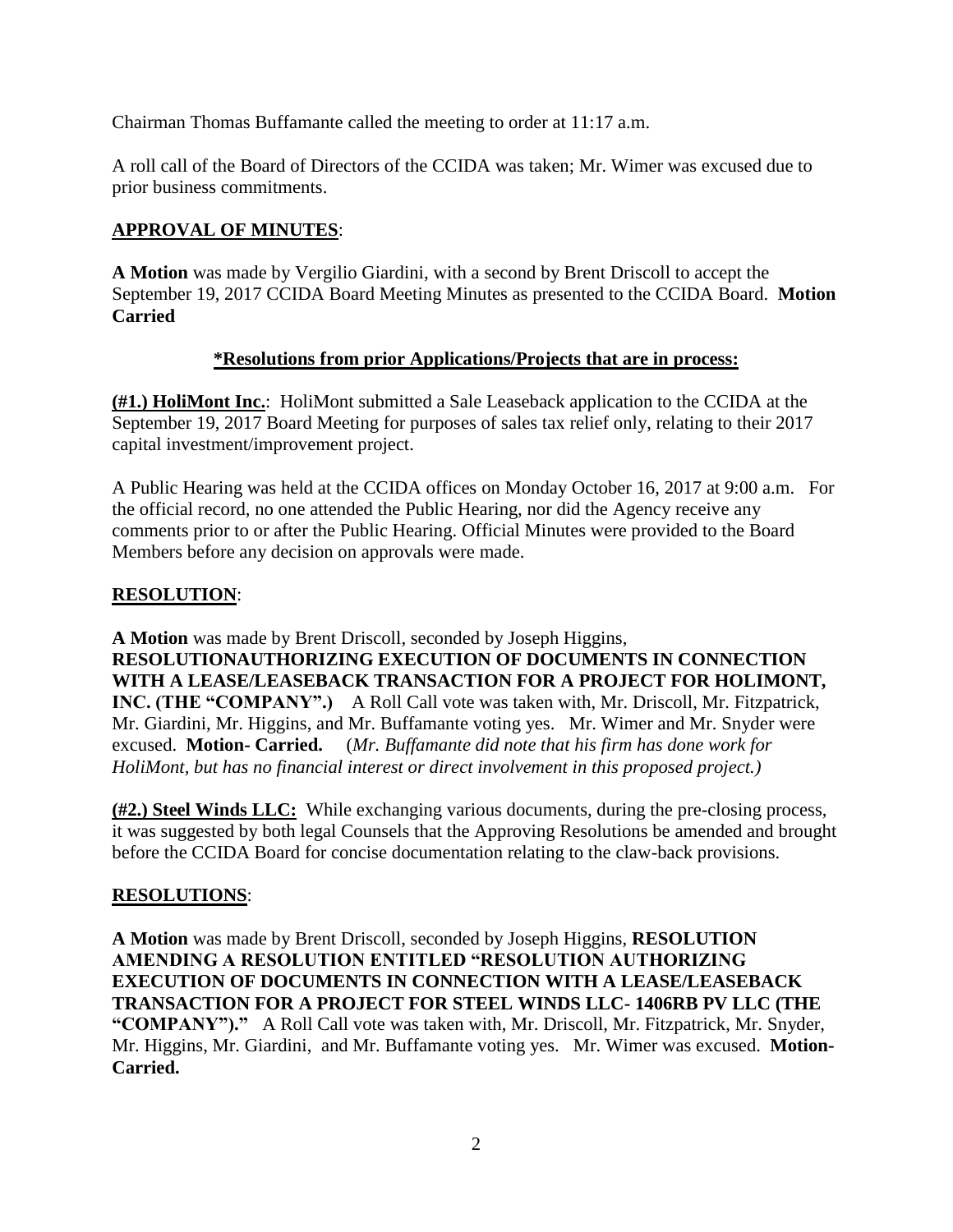**A Motion** was made by Vergilio Giardini, seconded by Brent Driscoll, **RESOLUTION AMENDING A RESOLUTION ENTITLED "RESOLUTION AUTHORIZING EXECUTION OF DOCUMENTS IN CONNECTION WITH A LEASE/LEASEBACK TRANSACTION FOR A PROJECT FOR STEEL WINDS LLC- 1470 PV LLC (THE "COMPANY")."** A Roll Call vote was taken with, Mr. Driscoll, Mr. Fitzpatrick, Mr. Snyder, Mr. Higgins, Mr. Giardini, and Mr. Buffamante voting yes. Mr. Wimer was excused. **Motion-Carried.**

**A Motion** was made by Gregory Fitzpatrick, seconded by Brent Driscoll, **RESOLUTION AMENDING A RESOLUTION ENTITLED "RESOLUTION AUTHORIZING EXECUTION OF DOCUMENTS IN CONNECTION WITH A LEASE/LEASEBACK TRANSACTION FOR A PROJECT FOR STEEL WINDS LLC- HOMERIDAE LLC (THE "COMPANY")."** A Roll Call vote was taken with, Mr. Driscoll, Mr. Fitzpatrick, Mr. Snyder, Mr. Higgins, Mr. Giardini, and Mr. Buffamante voting yes. Mr. Wimer was excused. **Motion- Carried.**

**(#3.) Mazza Mechanical Services:** The CCIDA had induced and closed on an expansion project with Mazza Mechanical on September 15, 2016 relating to their "tiered" investment projects. The sales tax letter expired on July 31, 2017 and they are requesting an extension until December 31, 2018 in regards to several additional purchases and investment that they will be making to their Facility in Olean. Request letter was included with each Board Members packet. **The additional investments to be made are roughly \$300,000.**

# **RESOLUTION**:

**A Motion** was made by Brent Driscoll, seconded by Joseph Higgins, **RESOLUTION AUTHORIZING THE EXECUTION BY COUNTY OF CATTARAUGUS INDUSTRIAL DEVELOPMENT AGENCY OF A CERTAIN MODIFICATION AGREEMENT IN CONNECTION WITH THE MAZZA MECHANICAL SERVICES,INC. PROJECT.** A Roll Call vote was taken with, Mr. Driscoll, Mr. Fitzpatrick, Mr. Snyder, Mr. Higgins, Mr. Giardini, and Mr. Buffamante voting yes. Mr. Wimer was excused. **Motion- Carried.**

### **\*CCIDA Active Project Update:**

# **Olean Gateway, LLC.:**

In December of 2014, Olean Gateway, LLC. had submitted an Application to the County of Cattaraugus Industrial Development Agency (CCIDA) to have the IDA consider inducing their proposed project on a Brownfield site in the City of Olean. This specific project will involve a great deal of site work/preparation along with the physical construction of anywhere from one (1) to three (3) buildings, totaling nearly  $40,000 (+, -)$  sq. ft. of mixed use/commercial space. This project will be classified as a "tourism destination" complex.

The IDA is happy to report that we have closed on the investment abatements associated to this project in September of 2017. To date, most of the site work and infrastructure has been completed and built out at the site. Currently, NYSDOT is working on reconstructing the intersection at the approach at the site.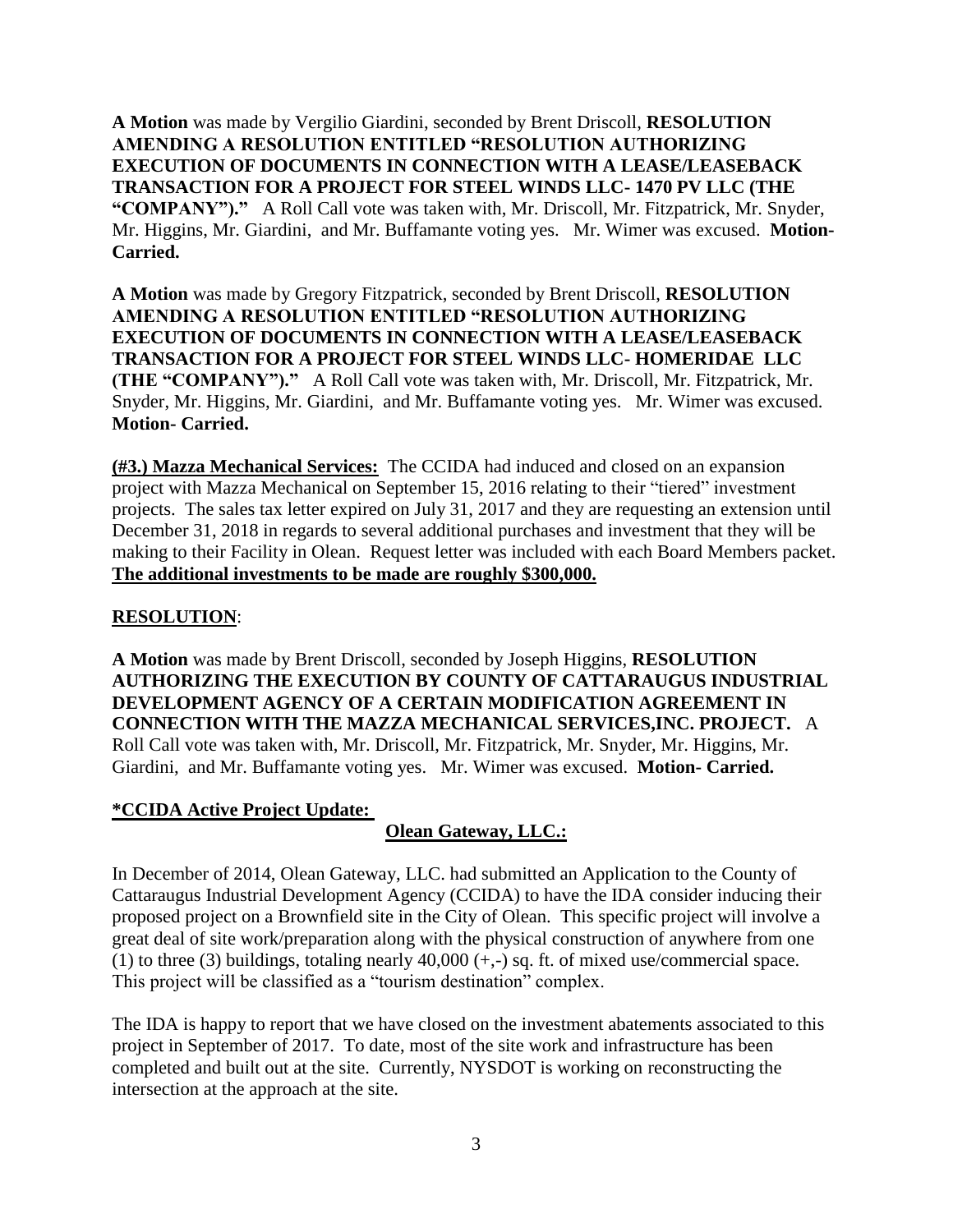This first phase of the project consists of the infrastructure work, the retail and eventually the hotel, (HK Olean, LLC). on nearly 8 acres of land, of the total of roughly 60 acres of NYS certified clean Brownfield land. The Hotel should be started in 2018. **The total project cost/investment of: \$5,759,000 (+,-)**

# **ELECTION OF OFFICERS: 2018 – COUNTY OF CATTARAUGUS INDUSTRIAL DEVELOPMENT AGENCY**

| <b>Chairman:</b>                  | <b>Mr. Thomas Buffamante</b>          |
|-----------------------------------|---------------------------------------|
| <b>First Vice Chairman:</b>       | Mr. Joseph Higgins                    |
| <b>Second Vice Chairman:</b>      | Mr. James Snyder                      |
| Secretary:                        | Mr. Gregory Fitzpatrick               |
| <b>First Assistant Secretary:</b> | <b>Mr. Michael Wimer</b>              |
| <i>Treasurer:</i>                 | <b>Mr. Brent Driscoll</b>             |
| Director:                         | Mr. Dick Giardini                     |
|                                   | Audit Committee Members of the CCIDA: |
|                                   |                                       |

| Chairman:      | <b>Mr. Gregory Fitzpatrick</b> |
|----------------|--------------------------------|
| <b>Member:</b> | <b>Mr. Thomas Buffamante</b>   |
| <b>Member:</b> | <b>Mr. Brent Driscoll</b>      |

#### **Governance Committee Members of the CCIDA:**

| <i>Chairperson:</i> | Mr. Joseph Higgins |
|---------------------|--------------------|
| <b>Member:</b>      | Mr. James Snyder   |
| <b>Member:</b>      | Mr. Michael Wimer  |
| <b>Member:</b>      | Mr. Dick Giardini  |

#### **Finance Committee: Revenue Bond Issuances**

| <i>Chairperson</i> : | <b>Mr. Brent Driscoll</b>    |
|----------------------|------------------------------|
| Member:              | <b>Mr. Greg Fitzpatrick</b>  |
| <b>Member:</b>       | <b>Mr. Thomas Buffamante</b> |

**A Motion** was made by Mr. Fitzpatrick to accept the slate of officers for the County of Cattaraugus Industrial Development Agency as proposed, seconded by Mr. Buffamante. All Board Members were in favor. Mr. Wimer was excused. **Motion-Carried**

**A Motion** was made by Mr. Driscoll, seconded by Mr. Buffamante to accept the **2018 CCIDA Meeting Schedule** as presented. Mr. Wimer was excused. **Motion-Carried**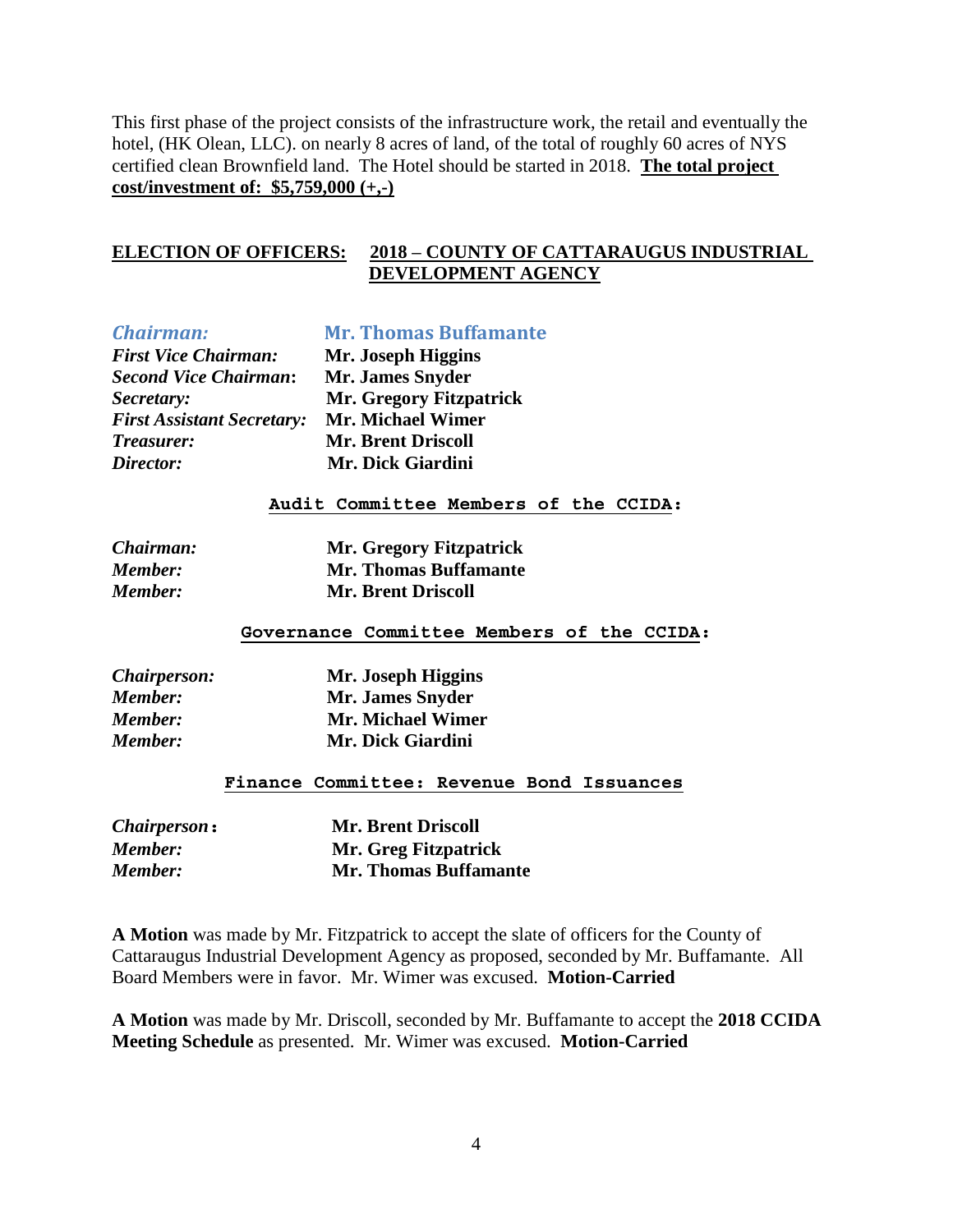# **FINANCIAL REPORT:**

**A Motion** was made by Brent Driscoll, seconded by Thomas Buffamante to accept the September 2017 financial statements as prepared. **Motion - Carried**

**September Income:** A total of \$3,823 was received by the CCIDA for closings on the following projects: Olean Gateway, LLC (\$15,000) and HoliMont Inc. (\$1,500) – application fee and Win-Sum Ski Corp. (\$2,323) sales tax letters relating to 2017 project.

A Motion was made by Brent Driscoll, seconded by Vergilio Giardini to accept the Proposed 2018 Operating Budget as prepared. Mr. Wiktor stated that we will be sending this Proposed 2018 Budget to Jack Searles the County Administrator/Budget Director for their review.

Mr. Higgins asked to have the 2017 Budget included on the 2018 Proposed Budget for comparison reasons.

**Certificate of Deposit/CCIDA Asset Account Balance Update**: Review of CCIDA/CRC asset accounts, rates, and terms through September 30, 2017. Backup collateral statements for accounts over FDIC limits are on file and up to date to ensure all IDA asset accounts are 100% collateralized and covered.

Mr. Giardini asked if we were shopping around in regards to the best rates of return on our investments. Mr. Wiktor stated that we have been shopping around and are also trying to keep our investments local. We recently opened a Key Bank Account and will be investing in T-Bills which are paying a higher percentage.

We currently have two (2) projects in the closing stages. We anticipate these projects to close by the end of the year. Mr. Wiktor also stated that he anticipates two (2) new applications to be submitted to the IDA within the first quarter of 2018.

# **-Internal (IDA Meetings/Discussions):**

- Recently submitted a property site requests from Invest Buffalo Niagara, in relation to *Project Fall Fest, Project Reindeer & Project Monitor.* We hope to be conducting personal meetings and further tours in the coming weeks.
- $\checkmark$  Met with a Canadian manufacturer in regards to setting up shop here in Cattaraugus County. I have also met with the firm's realtor to discuss land options within the County. We hope to hear more on this over the next few weeks/months.
- $\checkmark$  Presented to Leadership Cattaraugus in regards to their Manufacturing Day at JCC in Olean. Discussed the IDA's roles and programs and how they can assist area manufacture's investment and growth.
- $\checkmark$  Attended Client Appreciation dinner presented by Bank of America. Several key contacts were at the dinner.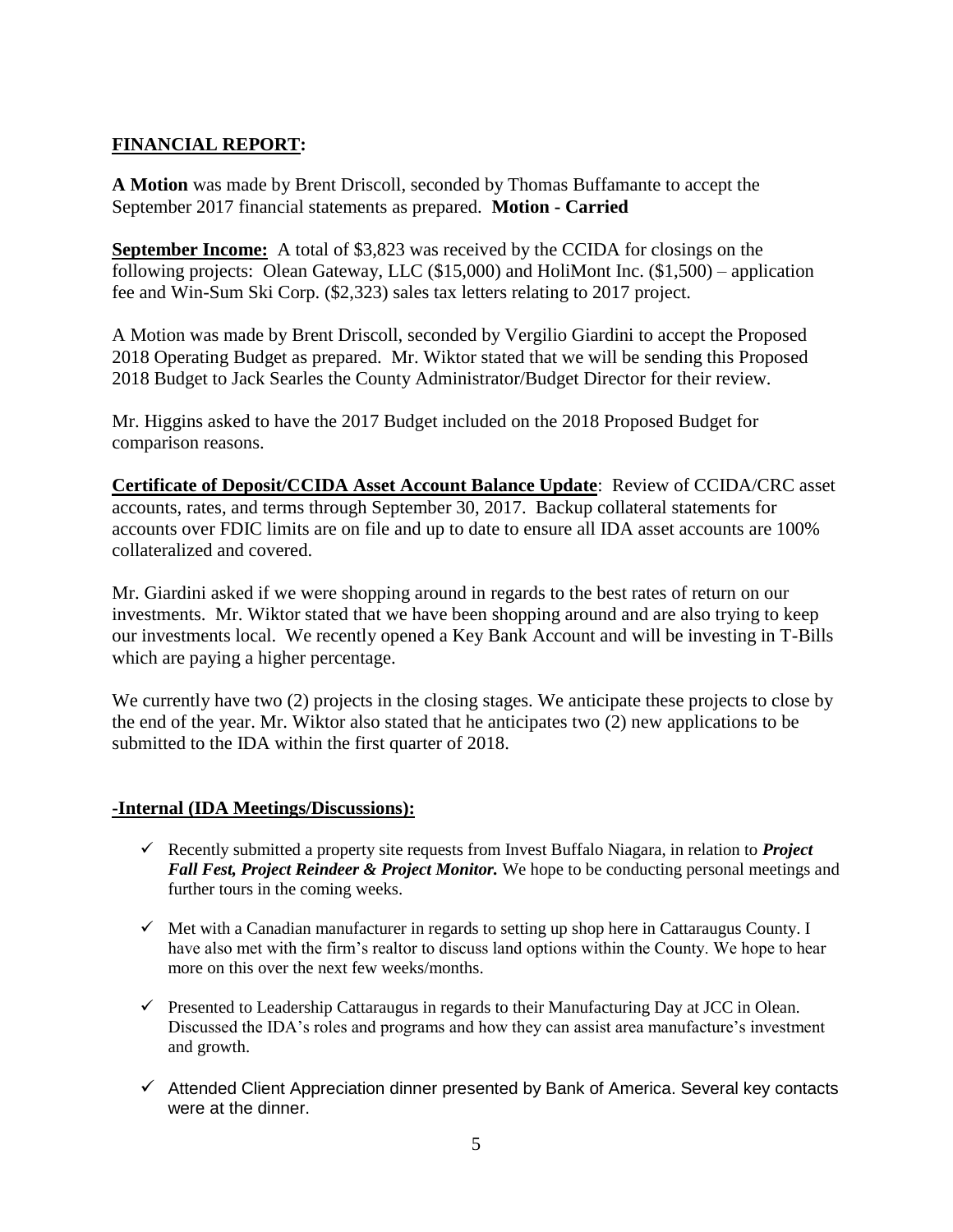- $\checkmark$  Presented at the WNYSCAR Monthly meeting to area realtors and commercial real estate brokers in Amherst. A very well attended event, 73 real estate professionals were there, I presented for 35 minutes on various County sites and buildings that are available for development. Follow up meetings already set!
- $\checkmark$  Met with Adam Lazar from Asarsi. Adam is still growing and selling his water, hopes to be the first labeled "organic tree water" in the market. Project still on the horizon for Cattaraugus County.
- *Advanced Business Service Group:* Met with Invest Buffalo Niagara in regards to a report that they are putting out relating to area workforce and demographic information specifically for Cattaraugus County. Report will be issued this Fall.
- $\checkmark$  Met with an area developer in regards to a possible adaptive reuse project in the City of Olean.
- $\checkmark$  Met with Sam Savarino and Kevin Hay's from Savarino Development in regards to the possible redevelopment of the Manny-Hanny Building in Olean.
- $\checkmark$  Attended the DRI Announcement by Lt. Governor Hochul at JCC in Olean, relating to the City of Olean winning the \$10 M DRI redevelopment prize.
- $\checkmark$  Met with Mark Storch with Arcadia Energy in regards to the potential of a few Cattaraugus County manufacturers developing Micro Grids at their facilities.
- $\checkmark$  Attended the monthly Cattaraugus County Business Development Corp. Board meetings. **\*\***Looking to have the IDA Board support some funds to help establish a pot of funds that qualified entrepreneurs can utilize to help offset the cost of writing full and complete business plans. There is a great need for this in the County.
- $\checkmark$  Met with City Council Chair Paul Gonzalez to discuss and update him on the various programs and projects that the IDA has going on within the City of Olean. This was a very good informational meeting.
- $\checkmark$  Attended Olean General Hospital Breakfast to hear the various updates on the relationship established with Kaleida Health. Met CEO Jody Lomeo.
- $\checkmark$  Attended the Cattaraugus County Economic Development Team Meetings.
- $\checkmark$  Had a meeting with Bob Dingman and John Walgus in regards to the Tri-County Rail Consortium and feasibility study that was recently signed.
- $\checkmark$  Presented to the Olean Rotary members at their October Meeting at Bartlett CC to give an overview on the CCIDA and our roles, programs and various projects that are ongoing within the County.
- $\checkmark$  Attended Olean Business Development Corp. meetings.
- $\checkmark$  Met with Crystal, Supervisor Hare and Kody Sprague in regards to a Restore NY Project Application that has been submitted in regards to the redevelopment of Kody's (Exit 24) building in Allegany. This is good news!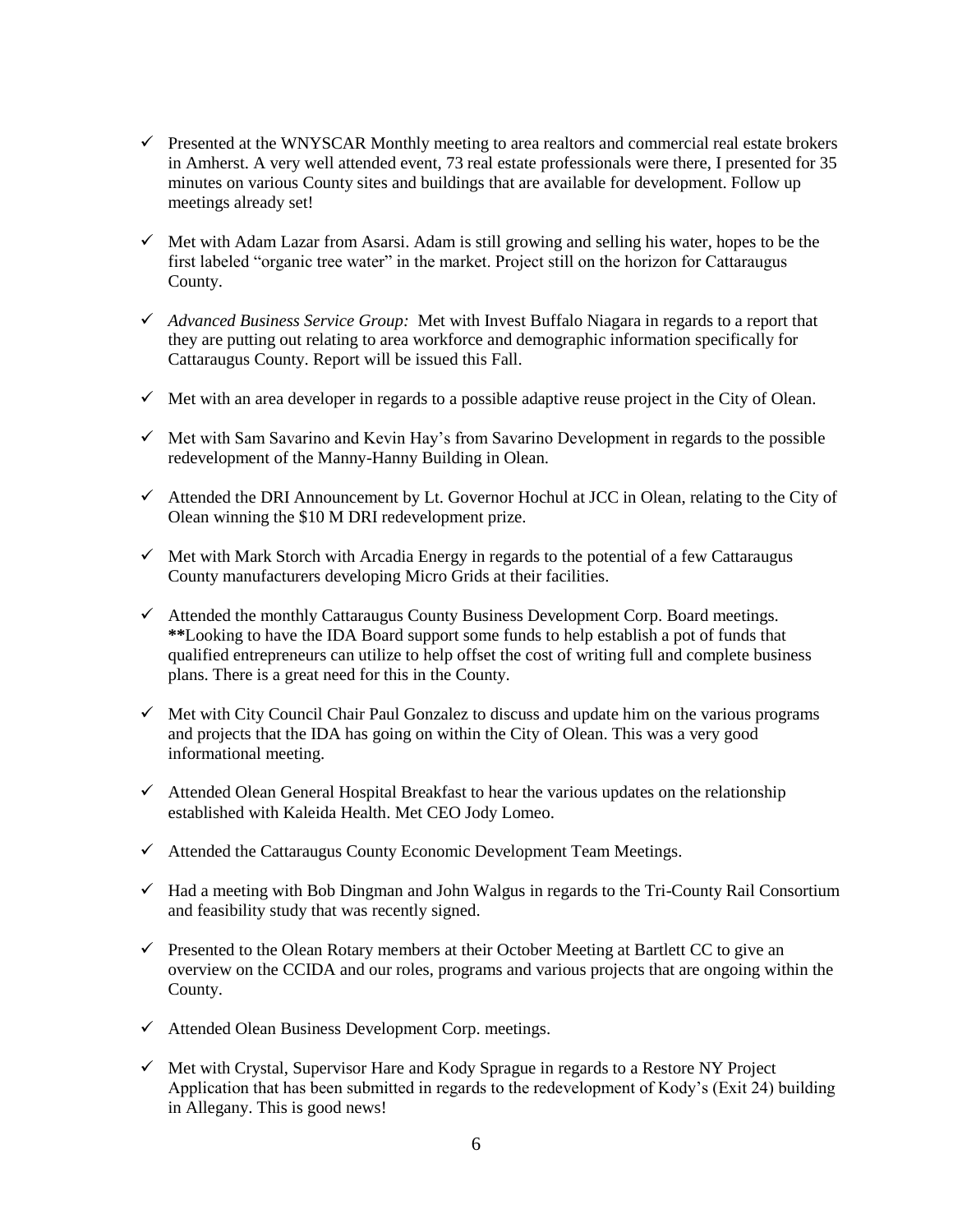- $\checkmark$  Attended CanAm Council Meeting
- $\checkmark$  Met with a local ""commercial project" developer to review and complete an application for the IDA to consider. Proposing to be on future IDA Board meeting Agenda (Hopefully December).
- $\checkmark$  Met with a few web design Companies and a commercial real estate firm in regards to finalizing a few contracts for their work and services to redevelop the IDA's website, creation of a commercial real estate (full) website, and various projects relating to social media. We have been extensively working on these projects over the past few months and will be ready to go live with these pending Board support and funding.
- $\checkmark$  Will be presenting to the Olean Exchange Club at a future meeting (this Fall).
- $\checkmark$  Worked on and closed the refinance of Wingate Hotel in Ellicottville with Ellicott Development.
- $\checkmark$  Spoke with a large Solar Farm Developer who is looking to construct a large commercial solar farm in Cattaraugus County. Have met twice now with this developer, appears to be moving along nicely. Possible winter/spring application to the IDA.

## **-External (Points of Interest relating to the CCIDA):**

- **Olean Times Herald Article:** Article by Kate Day Sager on October 11, 2017. *"Field of Dreams project in Allegany still in works".* **Met with Nick Ferari for an update meeting. All is on and planned to start construction in March of 2018**
- **City of Olean:** Summary of Proposed Downtown Revitalization Initiative Projects. Complete listing, noting these are subject to change of the listing of the \$10 M DRI Projects that may occur in the City of Olean.
- **Business First Article:** October 5, 2017, *"Buffalo Billion II funds headed to NT, Gowanda, Dunkirk, and Lackawanna."* Very good news that Gowanda is the recipient for some of these funds that were won and to be allocated. \$2 M.
- **Buffalo Business First Article:** October 17, 2017. *"Eye Docs propose New Olean Surgery Center".* Meeting set up with firm, will report back to the Board in regards to this potential project.
- **Business First Article:** Article by Jim Fink on September 21, 2017, *"Olean Solar Energy Project gets tax breaks from Cattaraugus County Industrial Development Agency".* Recap of most recent project with BQ Energy and the IDA.
- **Road Trips.:** September 27, 2016 " 15 Great upstate New York Towns with populations less than 1,000" Ellicottville is highlighted.
- **Reuters:** September 20, 2017, *"Natgas pipeline builder's hail US okay of blocked New York Project.*" A project that has Cattaraugus County in the mix and that is vitally important to our area.
- **Rehab Center:** "Mari Howard Congratulations" Among 20 of Western New York's most effective business leaders by Business First. Congratulations, Mari!
- **Greater Olean Area Chamber of Commerce LOUIE Dinner:**November 2, 2017 Annual Dinner presenting the LOUIE Award that will include two past IDA projects. **Good Times of Olean Event Center & MJ Painting Contractor Corp.**

This is very exciting news and the CCIDA is very proud of both of these Projects. Any Board